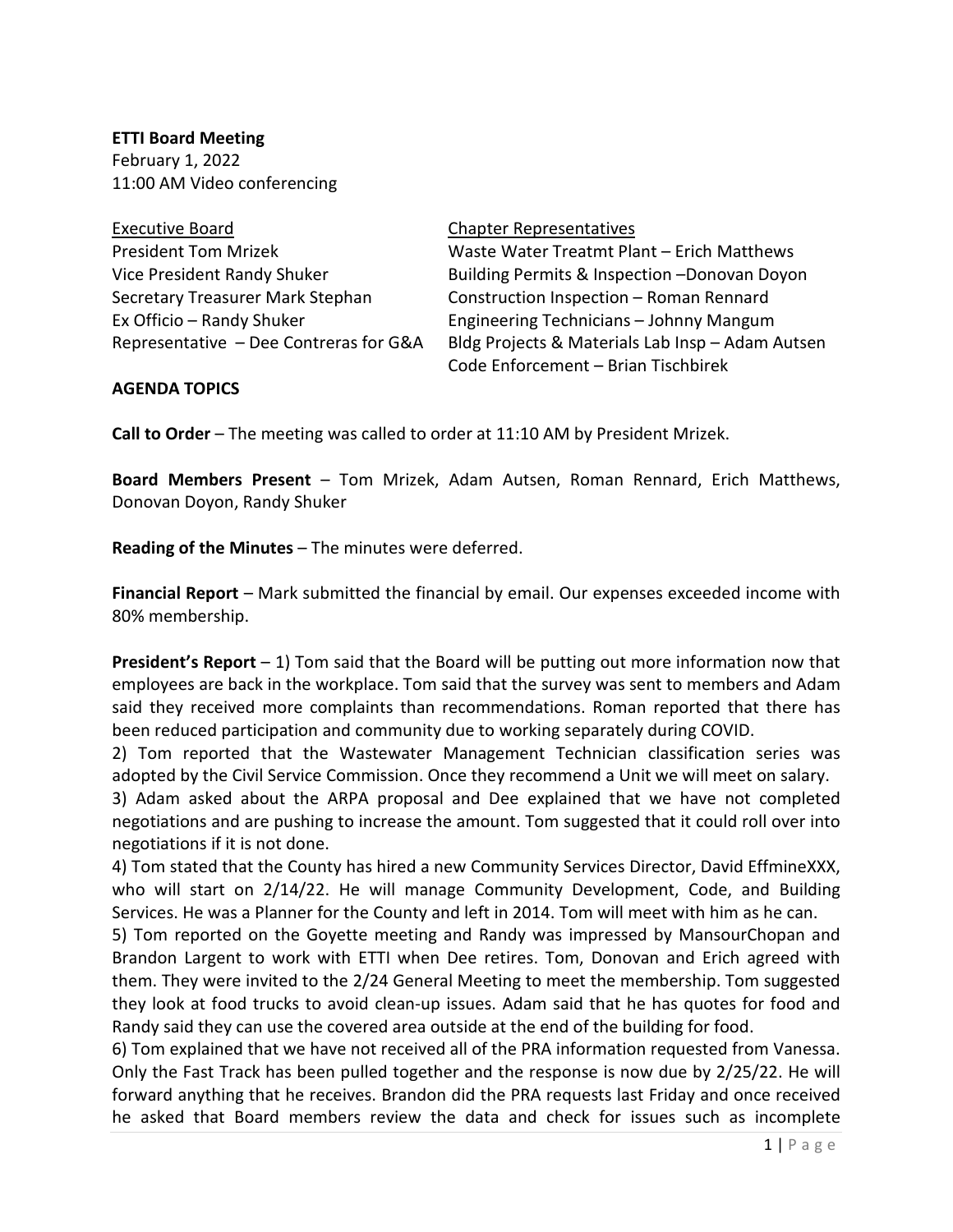inspections and sign offs by the wrong person. Adam asked if there was anything on the Airport issues on failed PCUs???. Roman said that they are being sent out and some were low numbers but passed. Tom asked if these were proper tests and Roman said that it is not where it should be but the Engineers think it will get there. Tom asked how you test that and Roman said that you cannot. We are all frustrated and it has all been reported. He added that they are 2 months behind and this is overlooked and the staff QA and QS inspections are ignored. Tom suggested that they keep on reporting the issues and Dee asked if the County has a Whistleblower line. Roman said that it goes to Airport Management who do not tell Operations about it. Tom said that an employee could go to top County management or even outside if needed to be heard.

7) Tom reported that he went to the Labor Commission site and our salaries are below prevailing wage. He asked if paying below prevailing wage was an Unfair Labor Practice and Dee stated it would only be an Unfair if there was an action in negotiations or refusal to bargain. There was a question about the County saying no one would get more than we are and then a few months later the nurses did. I explained that would only be an issue if they were talking about giving the additional money while we were bargaining and they lied. Tom asked where we are on the salary survey and Dee will follow up on the data issues. Tom asked if we could get to prevailing wage in impasse and Dee explained it is unlikely as no County she is aware of uses it and no one updates salary as it is updated. Tom said the some classes are 30% low and will need large equity adjustments to fix it and the CPI is very high.

8) Tom raised a question about overtime in the Charter and asked if we could negotiate it into the MOU. Dee said we need to look at it and explained that CTO was authorized by adding public employees to coverage by the FLSA. There was a discussion of overtime which is not included in retirement calculations and sick leave which can be used to increase service time. Adam said that SCERS is 90% funded in the most recent actuarial report. Tom said that the rate for employee will go down in July. Tom said that our retirement cost ceiling at 12% will be a target and asked what the 1% cost of employee retirement is. Dee explained we can get that with the regular pay gross for employees we represent. Tom said he will do a request for information (RFI) for that and have Brandon do a PRA on it. Adam said that the contractor is using employees without certificates or licenses employees hold. They also subcontract the work to other firms. Tom requested that the Board send him information or issues so he can forward it to Brandon.

9) The Remote Work Policy has been extended and if the work is conducive to work at/from home it is continued again and the Board agreed.

10) Tom will be on vacation for 10 days and Randy will be in change.

**Action Items**: Tom explained that Mark has returned to work and his stipend needs to be deleted. Moved by Erich; seconded by Adam to stop the payment effective 3/1/22; carried.

**Representation**: None

**Meeting Adjourned** – 12:41 PM

**Next meeting** – The next meeting is to be determined.